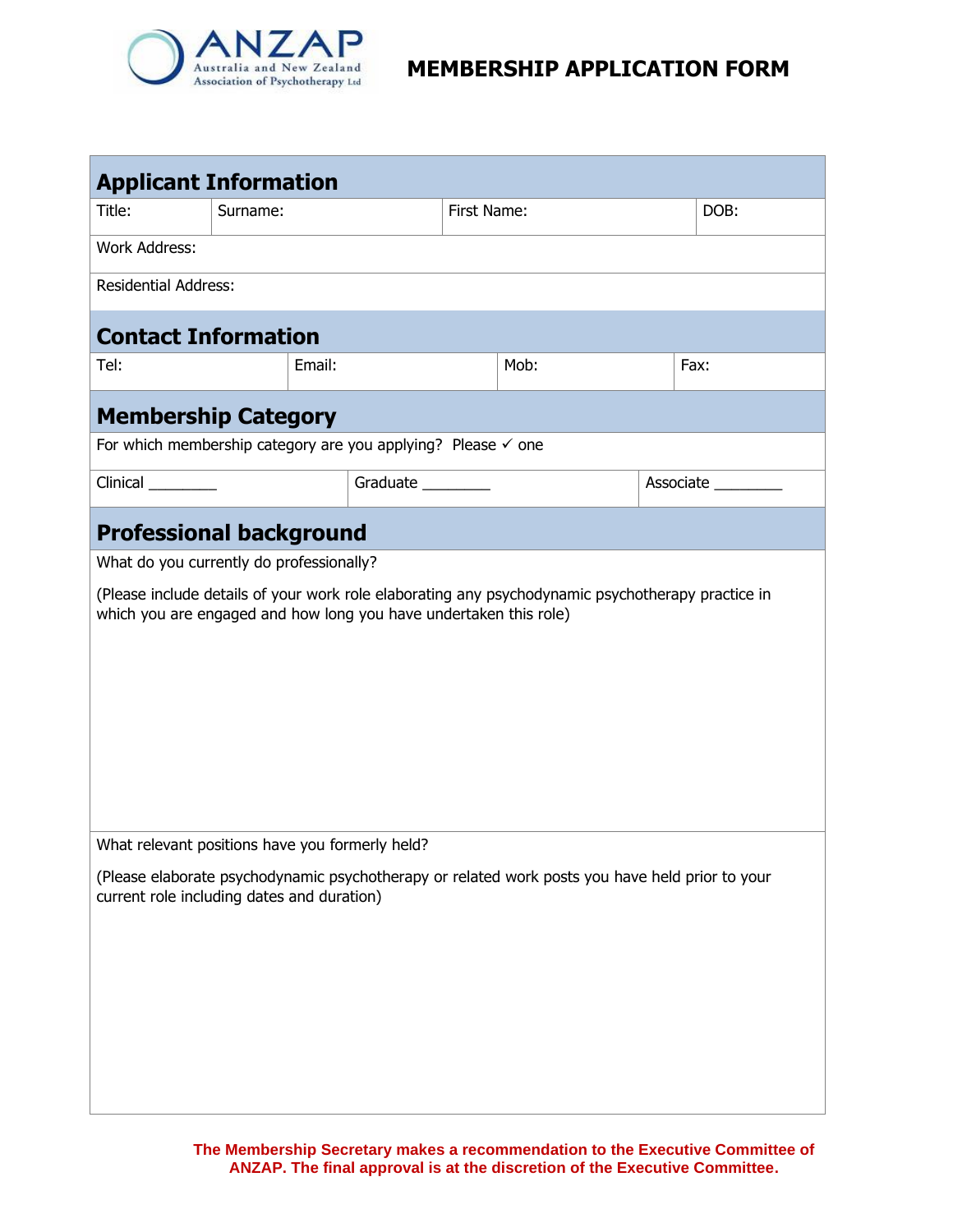

Are you a member of any professional associations or bodies? Please list together with the period of time you have held such memberships.

Are you registered with any professional organisations (medical board, nursing board, APS, etc)? Please list together with period of time registration has been held.

### **Academic Qualifications**

Please state your qualifications, including year obtained and name of University or College.

### **Professional Practice (past 2 years)**

How many hours of **psychodynamic** psychotherapy do you do per week? \_\_\_\_\_\_\_\_\_\_

What percentage of this is your overall practice?

If you are a supervisor, how many therapists do you supervise?

How many hours do you supervise therapists each week?

## **PUBLICATIONS**

Please list: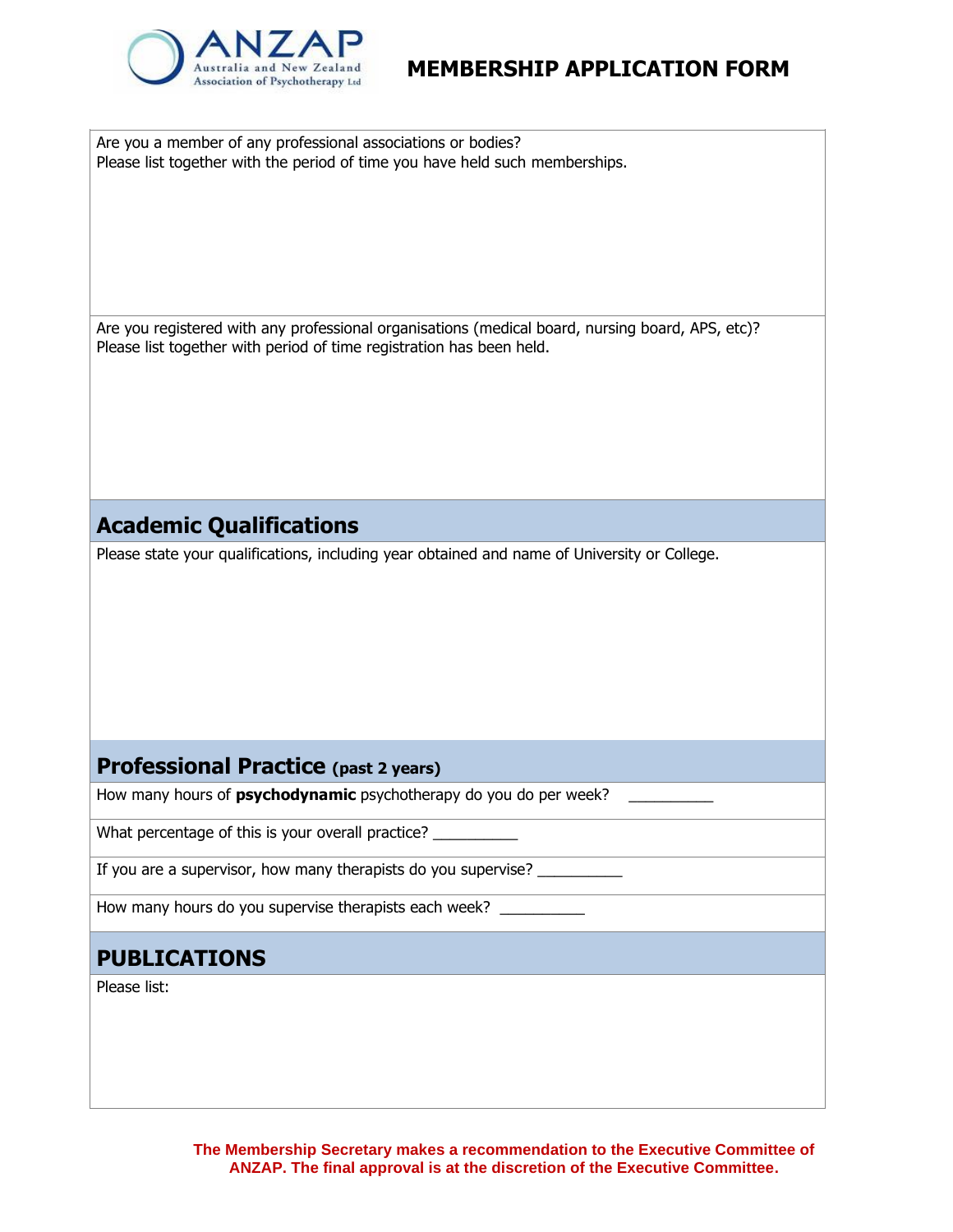



## **TRAINING AND EXPERIENCE IN PSYCHOTHERAPY**

#### **1. Psychotherapy Qualification:**

#### • **Post Graduate:**

Please attach documentation showing that you have completed a post-graduate course in psychotherapy that has included at least 200 hours of didactic teaching, and at least 100 hours of supervision linked to 150 hours of patient/client hours over a minimum of 3 years. You will need to attach certified\* copies of your qualification and academic record. Please ensure details show the modality of the psychotherapy training eg psychodynamic, CBT etc

\*certified means a copy signed by a Justice of the Peace. You will need to take the original as well as the copy. JPs are usually found Post Offices/Police Stations/Local Court Houses

#### • **Required Prior Learning (RPL):**

Please attach certified documentation of the credentials and experience that demonstrates equivalence to the post-graduate pathway. This is primarily for those therapists who trained before the availability of the current courses.

#### **2. Post-Qualification Supervised Practice**

• Please provide documentation (see attached sheet) that you have had at least 2 years of post-qualification supervision (and the type of supervision undertaken eg psychodynamic, CBT etc).

#### 3. **Personal Therapy**

Have you had personal therapy? \_\_\_\_\_\_\_\_\_\_ If yes, for how many years? \_\_\_\_\_\_\_\_\_\_

 $\_$  , and the set of the set of the set of the set of the set of the set of the set of the set of the set of the set of the set of the set of the set of the set of the set of the set of the set of the set of the set of th

Was this psychodynamic psychotherapy or other (if other please specify) below

What was the frequency of your personal therapy? \_\_\_\_\_\_\_\_\_\_\_\_\_\_\_\_\_\_\_\_\_\_\_\_\_\_\_\_\_\_\_

Was therapy undertaken concurrently with your psychotherapy training?

## **REASONS FOR APPLYING FOR MEMBERSHIP**

Please indicate why you are seeking membership of ANZAP.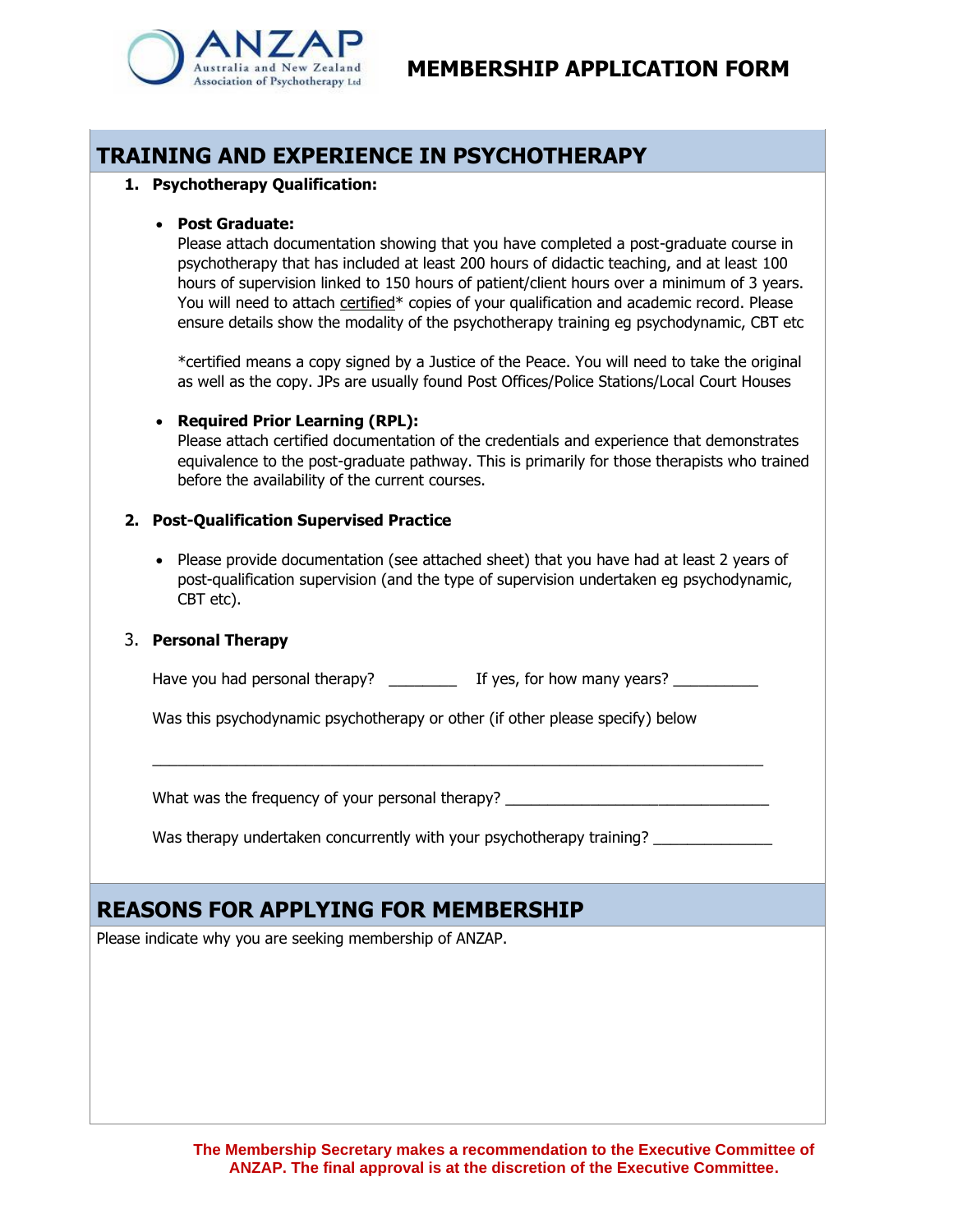

| What do you hope to gain from Membership of ANZAP?                                                                                                                                                                                    |  |  |  |  |
|---------------------------------------------------------------------------------------------------------------------------------------------------------------------------------------------------------------------------------------|--|--|--|--|
| <b>Ethics</b><br>Please read the attached ANZAP Ethics Statement and please sign the following statement:                                                                                                                             |  |  |  |  |
| If accepted as a member of ANZAP, I agree to abide by the ANZAP Frame of<br>Ethics, including the Map of Ethics and the Code of Ethics.                                                                                               |  |  |  |  |
|                                                                                                                                                                                                                                       |  |  |  |  |
| Do you have any unresolved ethical complaints or criminal convictions made against you, either currently<br>or in the past?<br>Have you had any complaints upheld against you in the past? __________ If yes, please provide details. |  |  |  |  |
| <b>Professional Indemnity</b>                                                                                                                                                                                                         |  |  |  |  |
| Please provide a certified copy of your current Professional Indemnity Insurance.                                                                                                                                                     |  |  |  |  |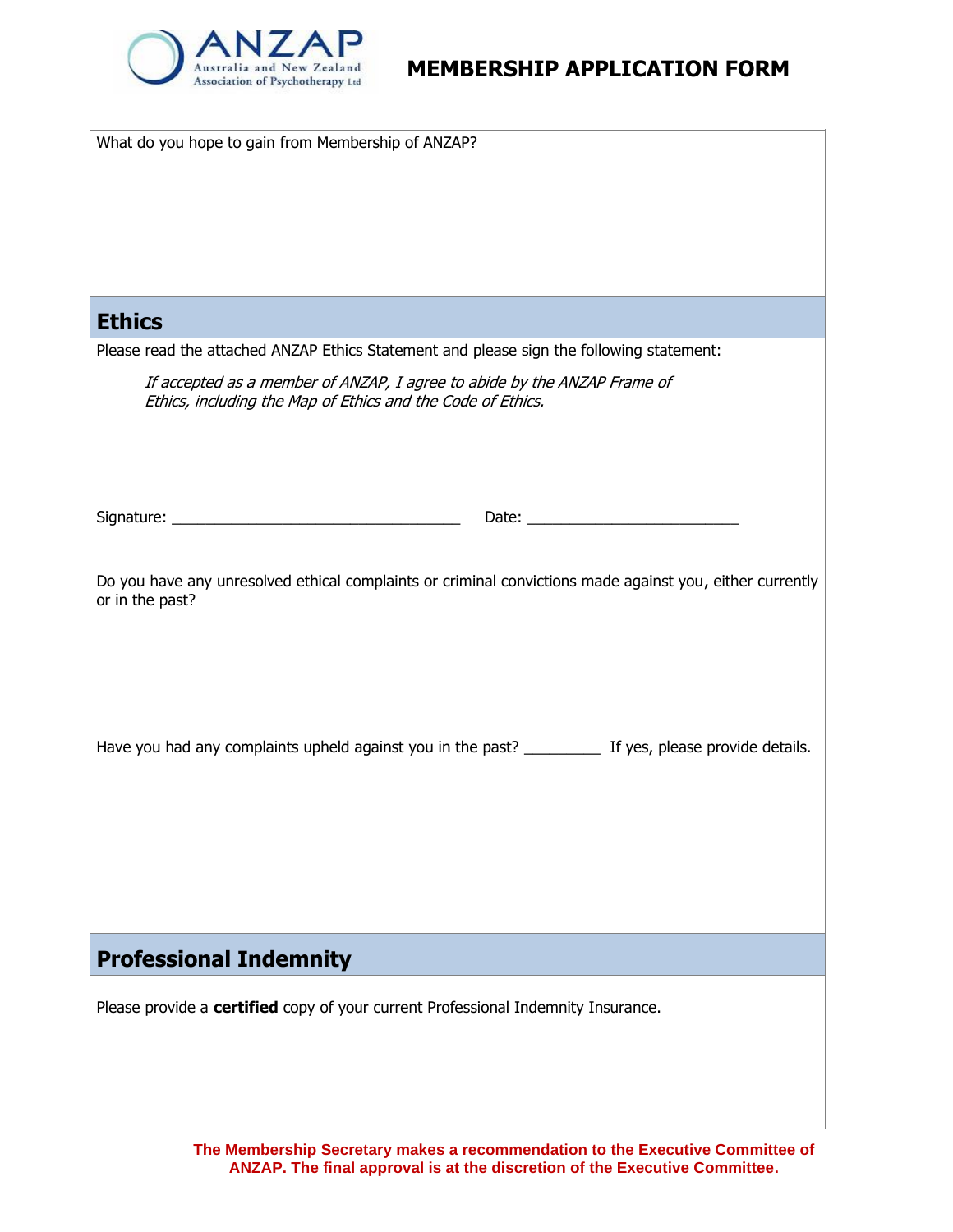

### **Professional Referees**

Please give the name, address, email and telephone number of **three** referees who will be contacted. It is preferable that one should be an ANZAP member of more than five years standing.

NB: Your therapist cannot be a referee.

| <b>Referee 1:</b>             |          |  |  |  |  |
|-------------------------------|----------|--|--|--|--|
| Name:                         | Address: |  |  |  |  |
| Email:                        | Tel:     |  |  |  |  |
|                               |          |  |  |  |  |
| <b>Referee 2:</b>             |          |  |  |  |  |
| Name:                         | Address: |  |  |  |  |
| Email:                        | Tel:     |  |  |  |  |
|                               |          |  |  |  |  |
| <b>Referee 3:</b>             |          |  |  |  |  |
| Name:                         | Address: |  |  |  |  |
| Email:                        | Tel:     |  |  |  |  |
|                               |          |  |  |  |  |
| <b>Signature of Applicant</b> |          |  |  |  |  |
|                               |          |  |  |  |  |
|                               |          |  |  |  |  |
|                               |          |  |  |  |  |
|                               |          |  |  |  |  |
|                               |          |  |  |  |  |
|                               |          |  |  |  |  |
|                               |          |  |  |  |  |
|                               |          |  |  |  |  |
|                               |          |  |  |  |  |
|                               |          |  |  |  |  |

**The Membership Secretary makes a recommendation to the Executive Committee of ANZAP. The final approval is at the discretion of the Executive Committee.**